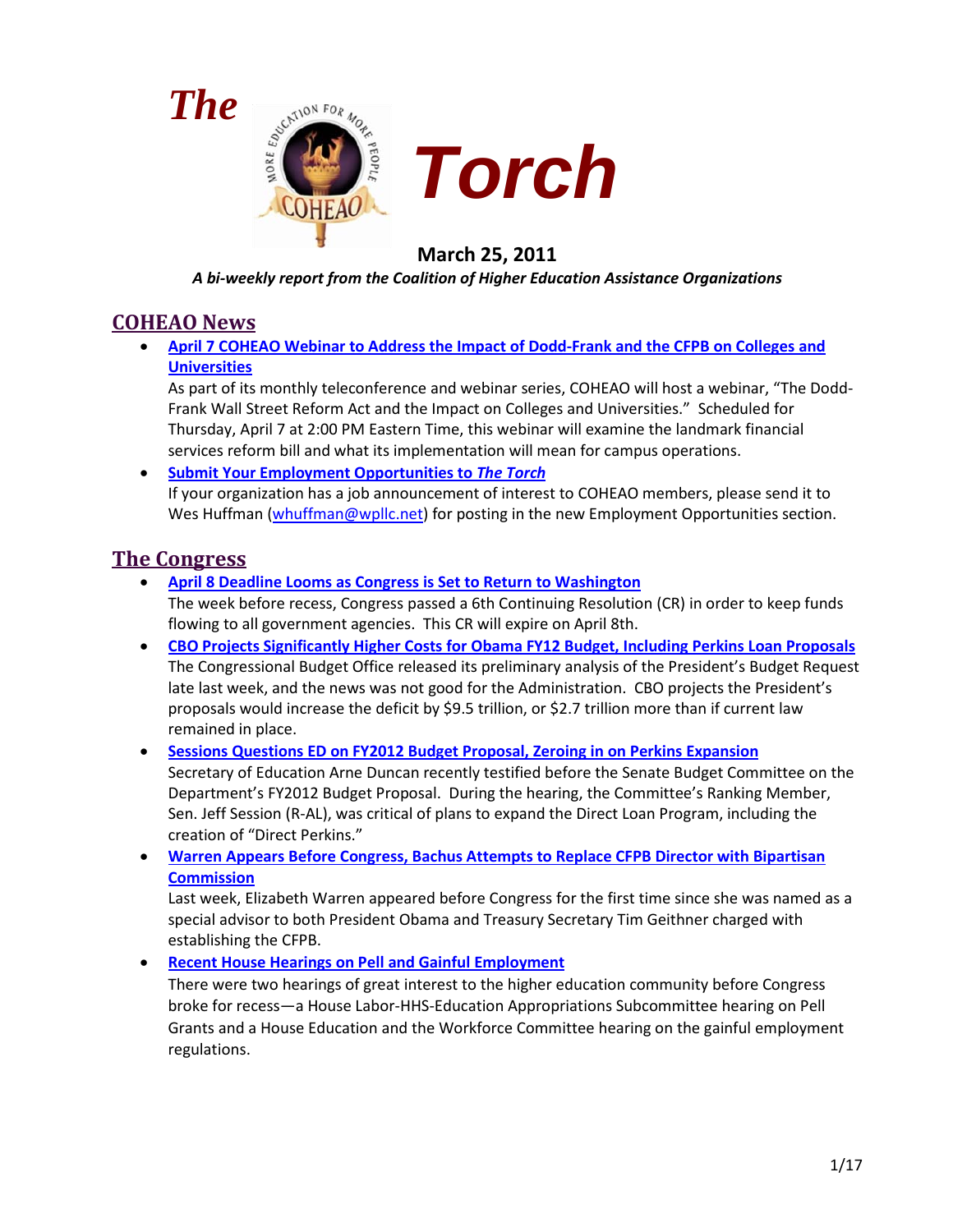## **The Administration**

- **[ED Issues Additional Program Integrity Dear Colleague Letters](#page-8-0)** The Department of Education released two dear colleague letters last week aimed at assuaging concerns with the program integrity regulations.
- **[FTC Submits Annual FDCPA Report to Congress](#page-9-0)** The Federal Trade Commission issued its 33rd annual report describing the agency's law enforcement and other efforts to protect consumers from "unfair, deceptive, and abusive" debt collection practices.
- **[ED Announces FAFSA Processing Error and Remedies](#page-10-0)** The Department of Education recently announced it had identified a correction issue in the Central Processing System (CPS) that causes Reject 1 (i.e., missing asset information on the FAFSA) to be incorrectly set in some cases.

## **Industry News**

• **[Report and Panel Discussion Examine Student Loan Delinquencies](#page-11-0)**

A study conducted by the Institute for Higher Education Policy (IHEP), using data provided by five of the nation's largest student loan guaranty agencies (ASA, TG, USA Funds, ECMC, and Great Lakes) examines in detail the complete repayment experiences of nearly two-thirds of all federal student loan borrowers.

• **[Suggested Reading: NYT Examines Impact of Costs and Student Debt on College Selection](#page-12-0)  [Process, Recent Grads Immediate Plans](#page-12-0)**

We don't often suggest media articles for COHEAO members to read in the pages of *The Torch*, but a couple of articles in this week's "Your Money" Section of the *New York Times* may be of interest.

## **Employment Opportunities with COHEAO Members**

• **[University of Minnesota, Office of Student Finance—Principal Collections Representative](#page-12-1)** The University of Minnesota has an opening for a Principal Collections Representative.

## **Attachments**

- **[Board of Directors](#page-13-0)**
- **[COHEAO Commercial Members](#page-15-0)**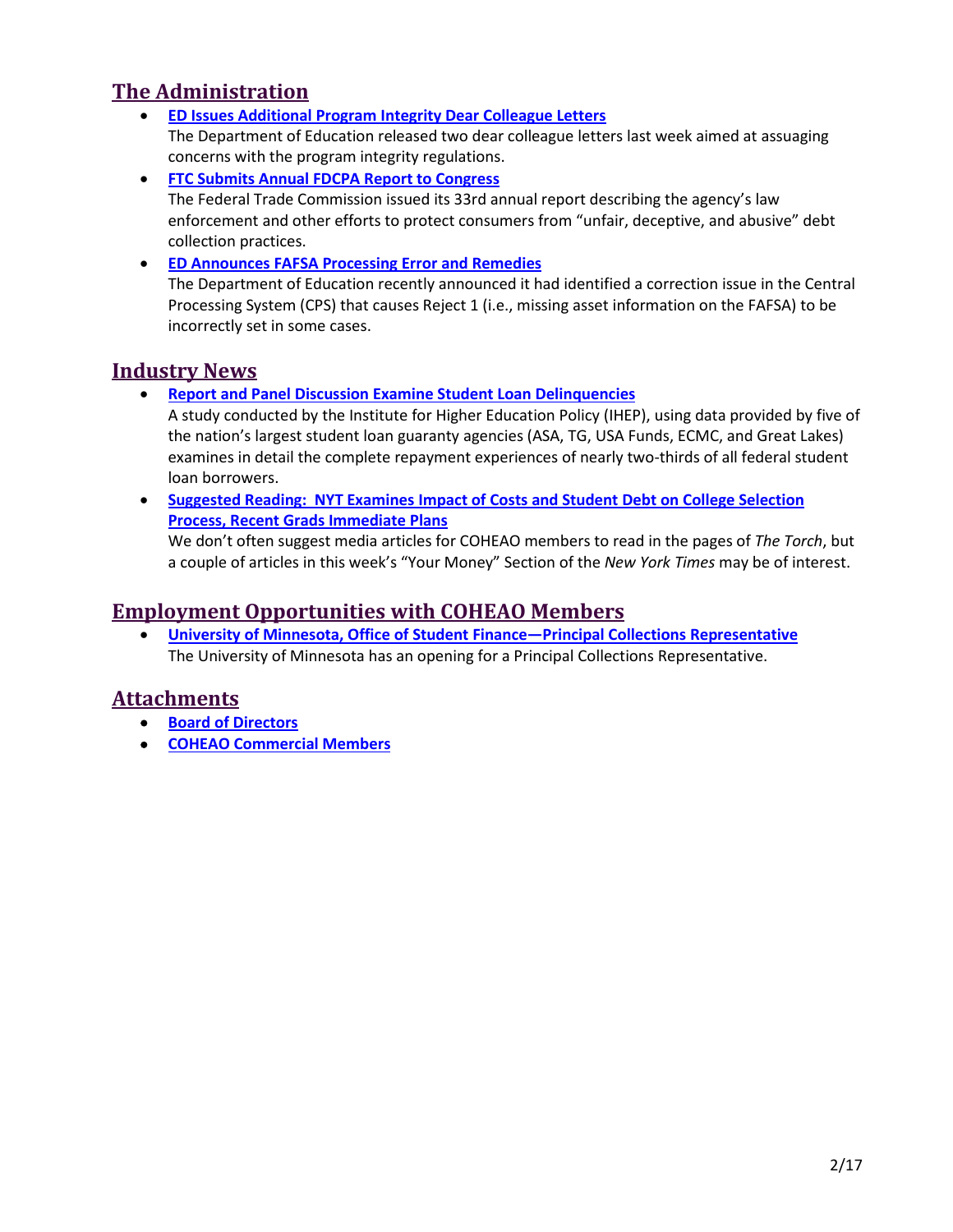## **COHEAO News**

### <span id="page-2-0"></span>**April 7 COHEAO Webinar to Address the Impact of Dodd-Frank and the CFPB on Colleges and Universities**

As part of its monthly teleconference and webinar series, COHEAO will host a webinar, "The Dodd-Frank Wall Street Reform Act and the Impact on Colleges and Universities." Scheduled for Thursday, April 7 at 2:00 PM Eastern Time, this webinar will examine the landmark financial services reform bill and what its implementation will mean for campus operations.

#### **Please visit [www.coheao.org](http://www.coheao.org/) to register today!**

The implementation of Dodd-Frank is still in the infant stages, but the law set forth changes in financial services policies and practices that touch all parts of the economy, including colleges and universities. **Tom Cox of Financial Asset Management Systems** and **Tim Fitzgibbon of the National Council of Higher Education Loan Programs** will focus on the provisions of the Wall-Street reform law affecting campus financial services, particularly the newly created Consumer Financial Protection Bureau (CFPB).

Professor Elizabeth Warren and her team are currently in the process of establishing the Bureau. The CFPB is set to officially begin its charge in July, so this webinar provides an excellent opportunity for you to begin or continue your preparations for ensuring compliance with this newly-created and highly visible agency.

To register, click on the gray box at the right side of the COHEAO homepage at **[www.coheao.org.](http://www.coheao.org/)** If you have any questions on this webinar, please feel free to contact Wes Huffman [\(whuffman@wpllc.net,](mailto:whuffman@wpllc.net) 202.289.3910).

#### <span id="page-2-1"></span>**Submit Your Employment Opportunities to** *The Torch*

COHEAO is pleased to announce we will be publishing a new section promoting job opportunities in *The Torch.* If your organization has a job announcement of interest to COHEAO members, please send it to Wes Huffman [\(whuffman@wpllc.net\)](mailto:whuffman@wpllc.net) for posting in the new Employment Opportunities section.

### **The Congress**

#### <span id="page-2-2"></span>**April 8 Deadline Looms as Congress is Set to Return to Washington**

During this recess week, the focus in Washington shifted from the spending debate to the crisis in Japan and the military activities in Libya (the White House has been avoiding the term "war"), and those critical issues will likely receive much of the attention when Congress returns.

The week before recess, however, Congress passed a 6th Continuing Resolution (CR) in order to keep funds flowing to all government agencies. This CR will expire on April 8th.

On the one hand it does prevent a government shutdown while negotiations continue. On the other hand, running the richest country in the world on a budget that changes every week seems a bit reckless at best. CR number 6 cuts another \$2 billion per week from the total that the government would have spent had the CR actually represented a freeze from FY 2010. This CR, thankfully, does not make additional cuts to the Department of Education.

One new twist on the latest CR vote in the House was the defection of all but 20 of the new Republican Members. A significant number of Democratic votes were needed to get the bill across the finish line. This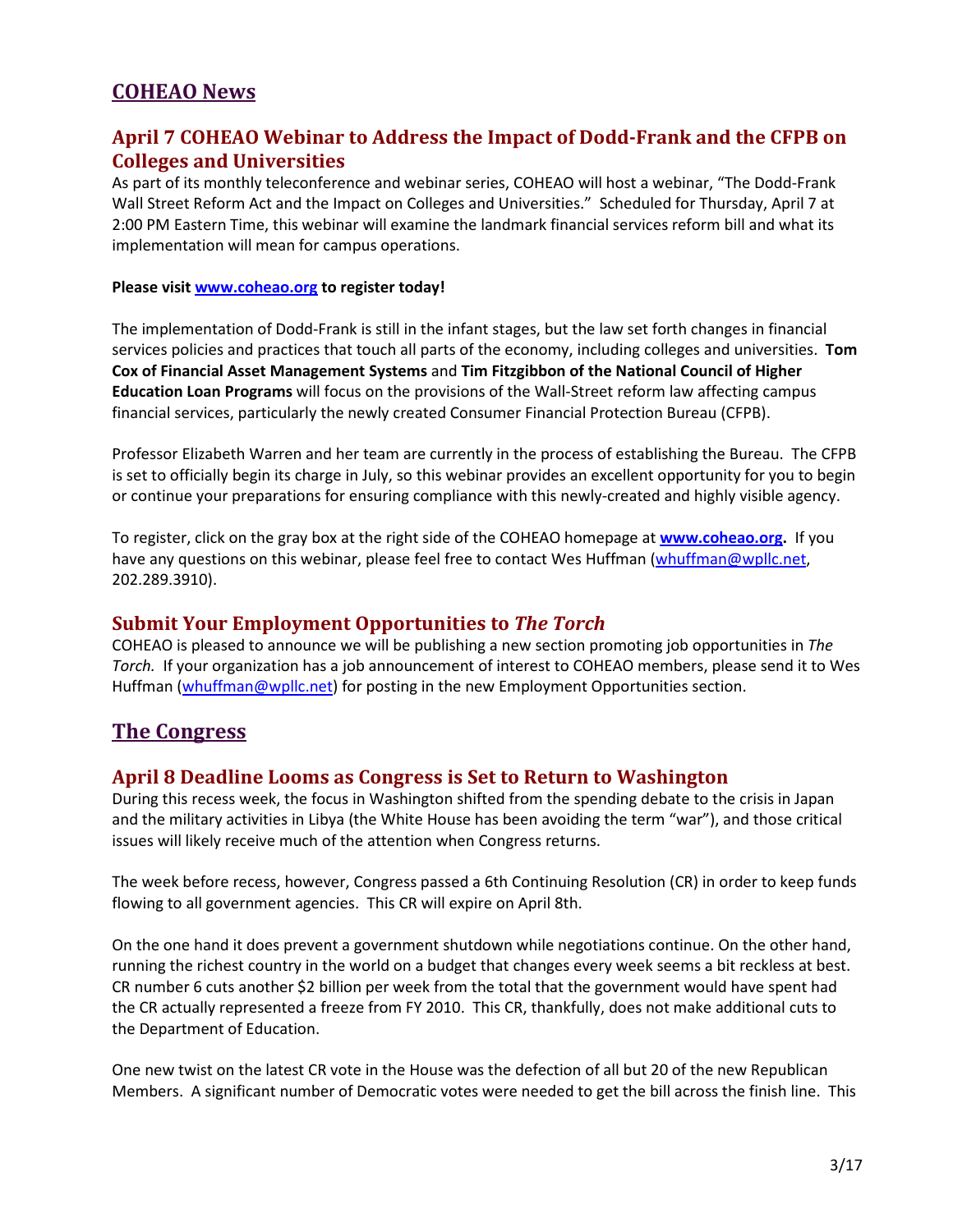is the first hint of a weakened hand for Speaker Boehner (R-OH). Given the tough talk among many House Republicans, this appears very likely to be the last short term CR they will support.

Another complicating factor to the negotiations—the two sides cannot agree on what should be "on the table." Senate Majority Leader Harry Reid (D-NV) has said that Congress will need to examine the mandatory side of the budget ledger, as well as revenues (taxes), in order to reach a compromise. However, Speaker of the House John Boehner (R-OH) has thus far maintained that, while all options need to be explored in the long term, the debate on the FY2011 spending bill should remain focused on discretionary spending.

Adding mandatory spending to the debate could ultimately bring the student loan and student aid programs into this fracas. Several of the higher education associations are pushing for Congress to bring authorization language into an appropriations debate in order to move the Administration's "Pell Grant Protection Act" legislation, which requires significant changes to existing law (HEA). The move to "protect" Pell Grants could help solve the issue of funding in the short-term, as in FY2011 and maybe FY2012, but new savings figures from the Congressional Budget Office for the proposed changes to the student loan and student aid programs are much smaller than those put forward by OMB, meaning the President's proposal offers little protection for the grants to low-income students in the long-term (see related article).

Finding common ground between the Republican led House of Representatives, the Democratically controlled Senate and the Obama White House presents a serious challenge and rumors are already circulating about CR number seven. Behind the scenes, conversations with House leaders and freshman Republicans hint that a compromise might be brewing on that side of the Capitol.

In early April a budget resolution for FY 2012 will be produced in the House Budget Committee that would significantly reduce mandatory and discretionary spending, providing cover for a FY 2011 compromise that misses the \$100 billion goal that has been the House mantra for many weeks. This would amount to the age old congressional practice of "kicking the can down the road" but in light of the current budget quagmire that solution sounds like a real possibility. Senate spokesmen have acknowledged that cuts beyond the bill that failed several weeks ago in that chamber will be required but resistance to the \$100 billion figure has been unequivocal so far.

### <span id="page-3-0"></span>**CBO Projects Significantly Higher Costs for Obama FY12 Budget, Including Perkins Loan Proposals**

The Congressional Budget Office released its preliminary analysis of the President's Budget Request late last week, and the news was not good for the Administration. CBO projects the President's proposals would increase the deficit by \$9.5 trillion, or \$2.7 trillion more than if current law remained in place.

Aside from a blog post from OMB Director Jack Lew which noted that CBO did not account for the Administration's proposals to offset additional costs in certain transportation and healthcare initiatives, the Administration has remained relatively silent on the new figures. Republicans, however, were quick to pounce on them.

"The Congressional Budget Office's report exposes the widening gulf between the President's rhetoric and his budget's reality. Simply put, the President's budget spends too much, taxes too much, and borrows too much - and it continues to heap an unsustainable burden of debt on American families, today and in the future," said House Budget Committee chairman Paul Ryan (R-WI).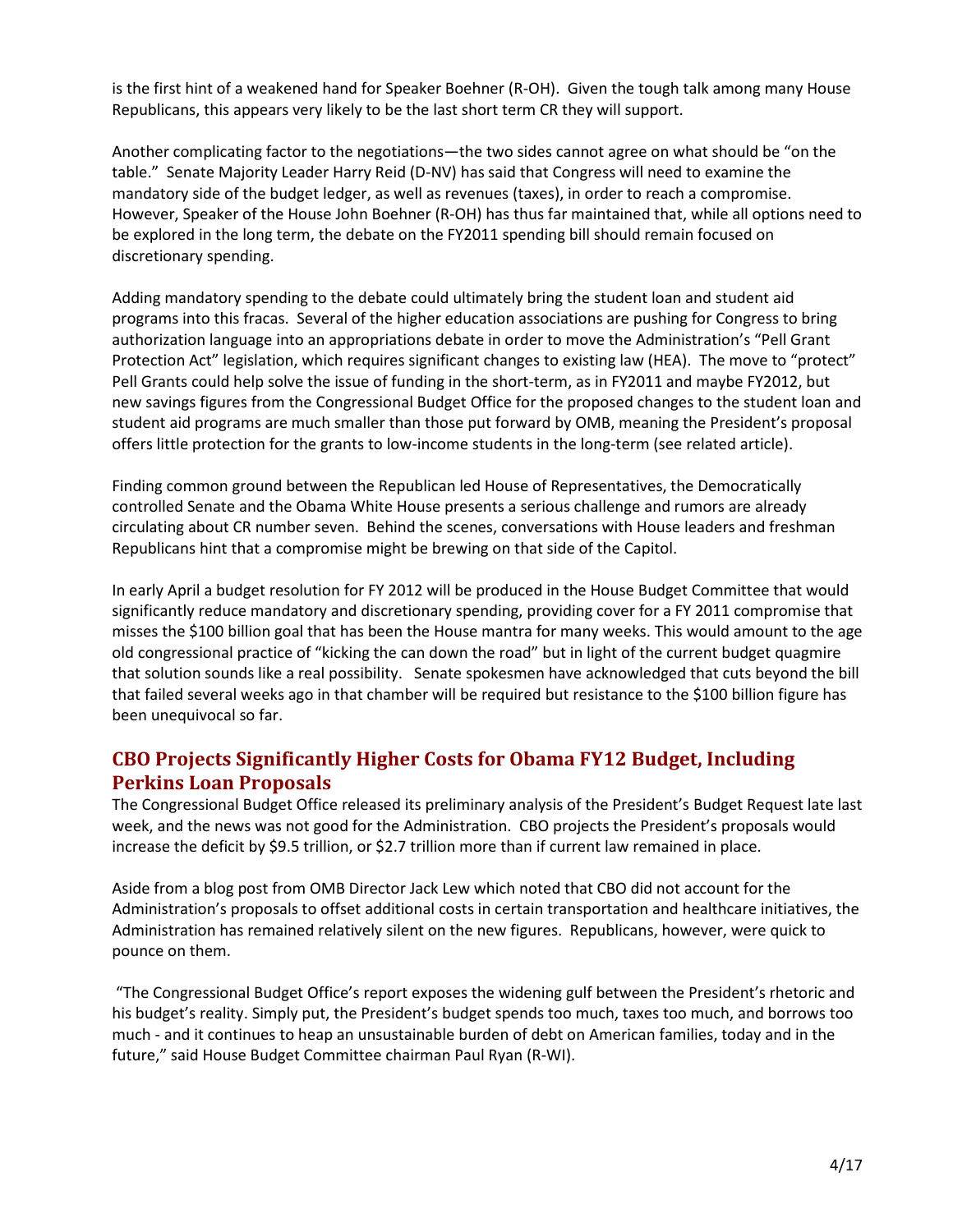In terms of student loans and student aid, CBO's figures appear to present significant challenges for the proposal aimed at "protecting" Pell Grants. Most notably for Perkins Loan advocates, CBO indicates accelerating the recall of the Perkins Loan revolving fund will cost the government money, presumably because these funds would continue to earn interest before returning to the feds. CBO indicates the proposal for the early recall would produce some short-term savings, but it is essentially a break-even proposition in a five-year window and would cost \$332 million over ten years.

This cost estimation is great news for the supporters of traditional Perkins Loans, but the President's FY 2012 still presents a challenge to the program. As it is an expansion of the Direct Loan Program, the Administration's proposal for a "modernized and expanded" Perkins Program still provides for budget savings under the methodology of the Federal Credit Reform Act. However, Republicans, particularly Ryan and Senate Budget Committee Ranking Member Jeff Sessions (R-AL), have constantly argued for "factbased budgeting" and have continually rejected proposals to expand the Direct Loan Program due to their impact on the national debt.

Additionally, CBO states the proposal to eliminate year-round Pell Grants would save roughly \$7 billion over ten years, compared to the \$49 billion put forward by the Administration. The "Pell Grant Protection Act" also relies on budget mechanics to refinance FFEL loans into Direct Loans to achieve supposed savings, but CBO's estimates on those elements of the proposal are also smaller than OMB's.

| <b>Provision</b>              | <b>CBO 10-Year Savings (In Billions)</b> | <b>OMB 10-Year Savings (In Billions)</b> |
|-------------------------------|------------------------------------------|------------------------------------------|
|                               |                                          |                                          |
| Elimination of year-round     |                                          |                                          |
| Pell                          | \$7.10                                   | \$49                                     |
| Elimination of subsidized     |                                          |                                          |
| Stafford Loans for grad       |                                          |                                          |
| students                      | \$18.10                                  | \$29                                     |
| <b>Elimination of Perkins</b> |                                          |                                          |
| Loan/Creation of "Direct      |                                          |                                          |
| Perkins"                      | \$4.30                                   | \$7.50                                   |
|                               |                                          |                                          |
| Refinancing of "split-        |                                          |                                          |
| serviced" FFEL Loans          | \$1.70                                   |                                          |

We have included a quick comparison table of the estimated savings from CBO and OMB below. Please note these are rough figures, which may include some rounding, and do not account for current Pell Grant shortfalls.

CBO included the following as a footnote to its report. The \$57 billion figure mentioned in the footnote below (emphasis added) matches the difference between the projections listed above:

*The maximum Pell award is \$5,550, which is funded from both mandatory and discretionary resources. Under the President's budget, the discretionary amount of the award would be \$4,860 in 2012, and a mandatory add-on would provide the other \$690. CBO estimates that discretionary appropriations would need to increase significantly above baseline projections to provide awards at that level. To help offset the additional appropriations, the President proposes to allocate \$25 billion in mandatory funding to the portion of Pell grants that traditionally has been funded through discretionary appropriations. In addition to that increase, CBO estimates that discretionary funding for Pell grants would rise by \$57 billion over the 2012–2021 period under the President's budget, compared with CBO's baseline projections.*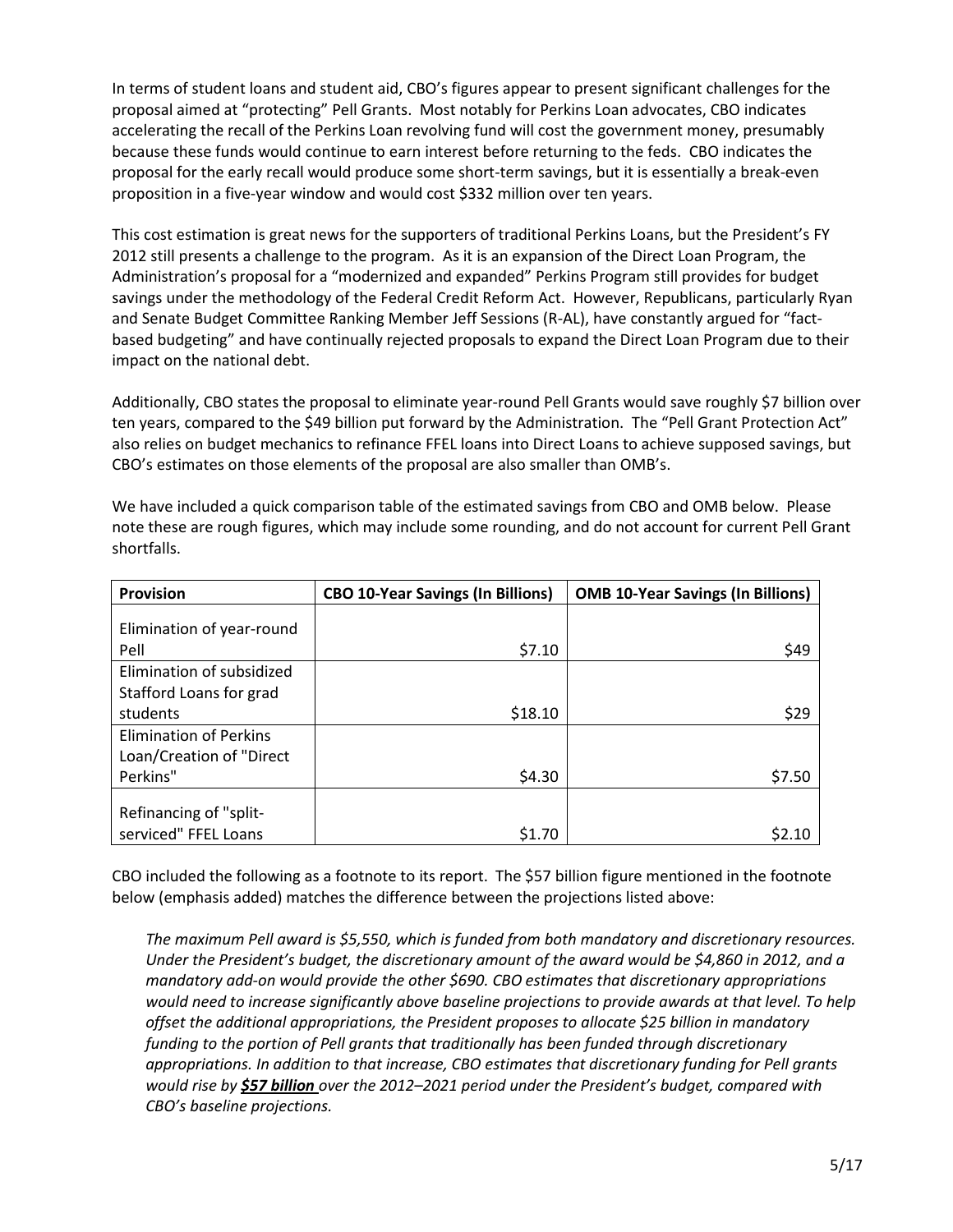There have been rumors circulating on a move to include provisions of the "Pell Grant Protection Act" in the FY2011 spending bill. These new figures would suggest that such a move is a less likely, but still possible because these proposals do provide some level of budgetary savings. However, if the real aim is "protecting" Pell Grants and making the program "sustainable in the long-term," as Secretary Duncan and other Department officials have described the proposal, CBO's numbers suggest more will need to be done.

For more information on CBO's full report, visit: <http://www.cbo.gov/doc.cfm?index=12103> For the CBO summary of the Pell Grant Protection Act proposals, visit: <http://www.cbo.gov/budget/factsheets/2011b/studentloan.pdf>

### <span id="page-5-0"></span>**Sessions Questions ED on FY2012 Budget Proposal, Zeroing in on Perkins Expansion**

Secretary of Education Arne Duncan recently testified before the Senate Budget Committee on the Department's FY2012 Budget Proposal. During the hearing, the Committee's Ranking Member, Sen. Jeff Session (R-AL), was critical of plans to expand the Direct Loan Program, including the creation of "Direct Perkins."

Time restrictions often prevent Committee members from asking all of their questions during the hearing, but they are allowed to submit questions for the record to be answered in writing. Sessions' questions on the student loan proposals and the Department's responses are included below:

*AN EXPANDED PERKINS LOAN PROGRAM* 

*Question. The Administration supports creating an expanded Perkins Loan program that would provide \$8.5 billion in new loan volume annually, nearly nine times the current annual Perkins volume. The new Perkins loans would go out to over 3 million students and carry the same interest rate as Unsubsidized Stafford loans, 6.8 percent. According to OMB, this proposal would save \$7.4 billion over 10 years. How does expanding the Perkins Loan program save money?*

*Answer. Any costs associated with the Perkins Loan program are calculated using standards established in the Federal Credit Reform Act. Under this Act, Perkins Loans (as well as other loan programs) are reflected in the financial statements on a net present value basis. This method discounts all future costs over the period of origination through repayment, reflecting the time value of money, and displays those costs in the year the loan is originated.* 

*FAIR-VALUE SCORING ─ LOAN PROGRAM COST ESTIMATION* 

*Question. Have the Department of Education and OMB discussed the effects of scoring this legislation with "fair-value" scoring, instead of the deficient credit reform methodology?* 

*Answer. Both the Administration and the Congressional Budget Office estimate loan programs costs using standard loan-valuation procedures mandated by the Federal Credit Reform Act. Through the estimation process the Administration considers current and projected economic conditions when estimating future events such as loan defaults and recovery and loan cancellations. The Administration has confidence in both the savings estimate required by law for student lending and in the methodology used to generate that estimate.*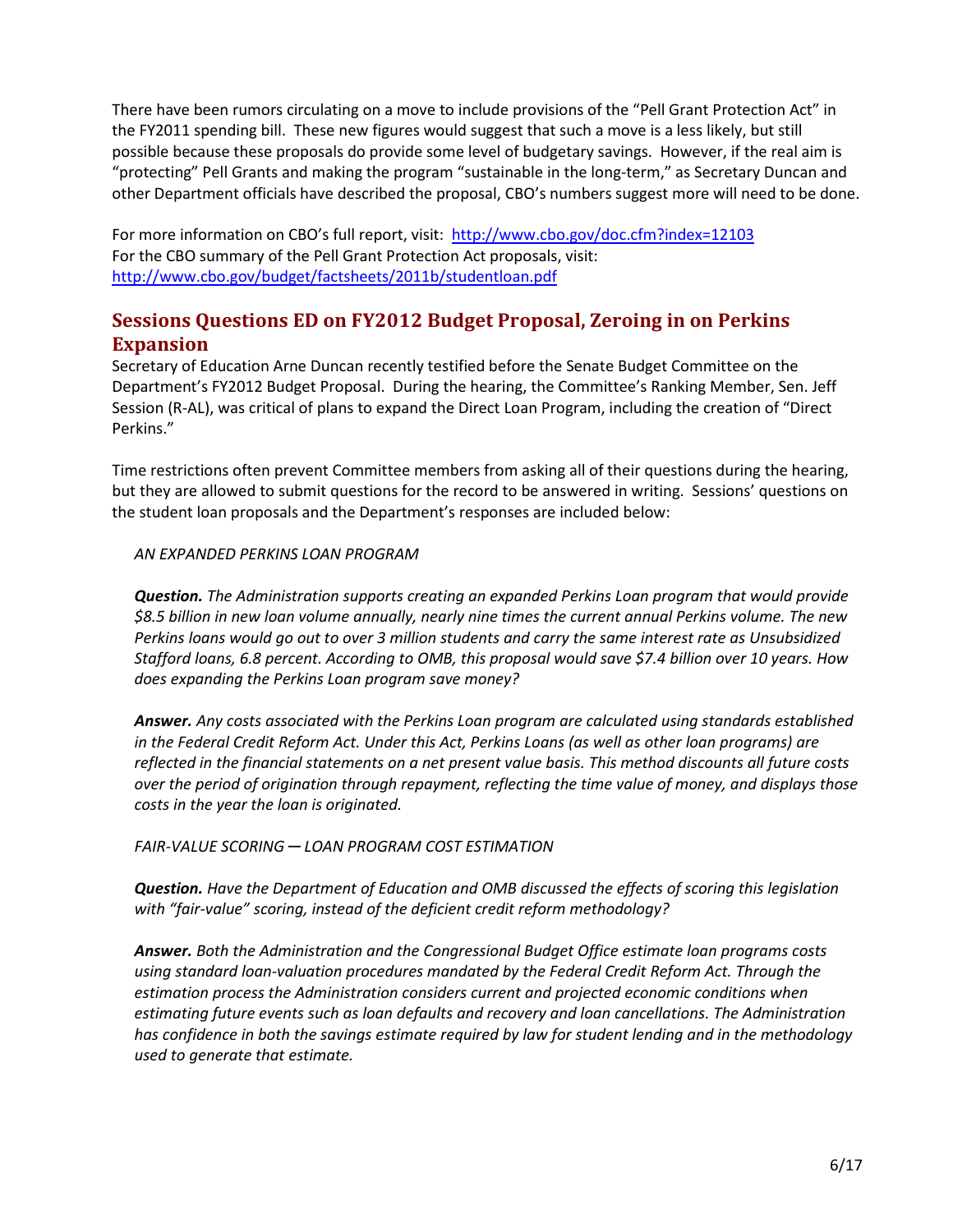*Question. If the "fair-value" scoring showed that expanding the Perkins Loan program actually incurred costs for the Federal Government, would the Department still view it as appropriate to use the false credit reform savings to pay for Pell Grants, as proposed under the Pell Grant Protection Act?* 

*Answer. The Administration believes using the current credit reform process as a basis for cost estimation produces a reasonable savings estimate. Expanding and modernizing the existing Perkins Loan program is a worthwhile pursuit, particularly because it is able to simultaneously achieve two goals: provide additional resources to a greater number of students to help them pay for college; and reinvest savings from the program to continue to provide Pell Grants for those students with greatest need.*

If you would like to view all of the questions from Senators on the Budget Committee, most of which are related to K-12 education, please email Wes [\(whuffman@wpllc.net\)](mailto:whuffman@wpllc.net).

### <span id="page-6-0"></span>**Warren Appears Before Congress, Bachus Attempts to Replace CFPB Director with Bipartisan Commission**

Last week, Elizabeth Warren appeared before Congress for the first time since she was named as a special advisor to both President Obama and Treasury Secretary Tim Geithner charged with establishing the CFPB. Warren's exchanges with Members on the House Subcommittee on Financial Institutions and Consumer Credit showed partisan divide on the CFPB.

Republicans were particularly critical of the Bureau while Democrats offered nearly nothing but praise. For her part, Warren consistently described the CFPB as a "cop on the beat" established to make the marketplace work for consumers by providing additional transparency on consumer financial products. Her 34 pages of written testimony provided some additional details on the Bureau, noting its plans to initially focus on mortgages and credit cards. The written testimony specifically mentioned regulating student loan providers, but only in the context of the Bureau's efforts to add scrutiny to non-bank lenders, and student loans were not discussed during the hearing.

On multiple occasions, Warren indicated the Bureau would improve conditions for financial institutions that want to "fairly compete" in the consumer marketplace and noted her support for community banks and credit unions. Republicans remained highly critical of the Bureau and Warren, often focusing on a *Wall Street Journal* editorial, "President Warren's Empire," her lack of Senate confirmation and questioning her role in the mortgage settlement negotiations.

Following the hearing, Financial Services Committee Chairman Spencer Bachus (R-AL) introduced legislation to replace the CFPB Director with a bipartisan commission.

"It always seemed clear to me that the Dodd-Frank Act put too much power in the hands of one person. Today's hearing in the Financial Institutions Subcommittee confirmed it. Under the Dodd-Frank Act, the director of the CFPB is given a broad and virtually unlimited mandate to substitute his or her judgment for that of consumers and the free market. Because the CFPB might be the most powerful agency ever created, I am introducing this bill to ensure that a non-partisan, balanced approach to consumer protection prevails. Empanelling a five-member commission is an important first step in ending predatory financial practices without inappropriately limiting access to credit that small businesses and individuals want and need. We can achieve consumer protection without a credit czar," Bachus said in a statement.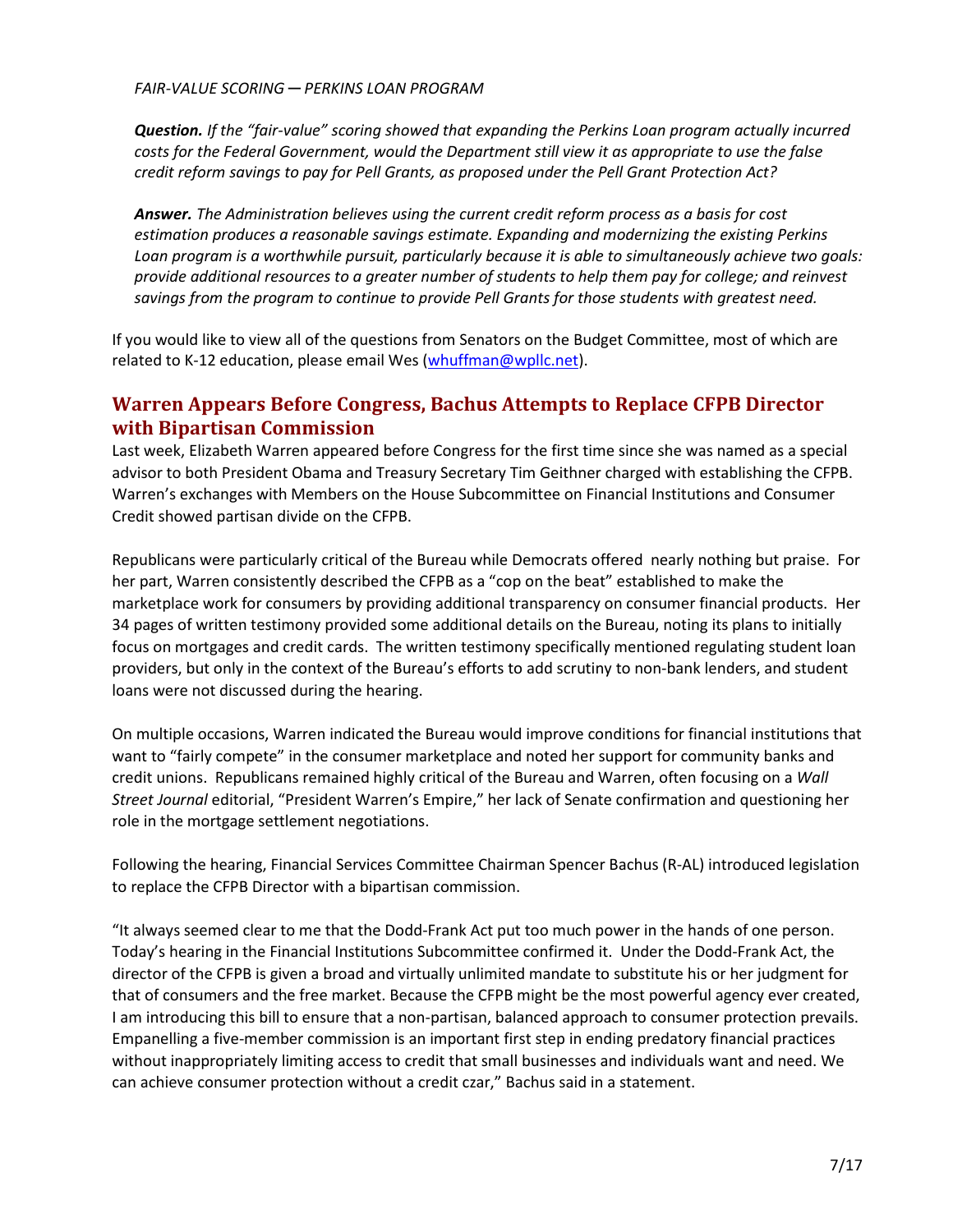To view a copy of Bachus' legislation, please visit: [http://financialservices.house.gov/media/pdf/BACHUS\\_002\\_xml.pdf](http://financialservices.house.gov/media/pdf/BACHUS_002_xml.pdf) To view the *Wall Street Journal* editorial, "President Warren's Empire," visit: [http://online.wsj.com/article/SB10001424052748704662604576202662560969834.html?mod=googlenews](http://online.wsj.com/article/SB10001424052748704662604576202662560969834.html?mod=googlenews_wsj) wsj (a subscription may be required)

### **Recent House Hearings on Pell and Gainful Employment**

There were two hearings of great interest to the higher education community before Congress broke for recess—a House Labor-HHS-Education Appropriations Subcommittee hearing on Pell Grants and a House Education and the Workforce Committee hearing on the gainful employment regulations.

We have included "executive summaries" of these hearings below. A full memo on the Pell hearing was sent to COHEAO members as a "COHEAO Spark." If you would like a full report on the gainful employment hearing, please email Wes [\(whuffman@wpllc.net\)](mailto:whuffman@wpllc.net).

#### *House Education and the Workforce Hearing on Gainful Employment (Thursday, March 17)*

*The House Education and Workforce Committee today held a two-and-half hour hearing on the Department of Education's proposed regulation that would substantially expand the definition of "gainful employment in a recognized occupation." All programs at for-profit schools except those leading to a bachelors' degree in liberal arts and all non-degree programs at public and not-for-profit schools must provide educational outcomes that lead to gainful employment in order to be eligible for federal HEA Title IV financial aid.* 

*The Department published a final regulation on Oct. 31, 2010 that increases disclosure and similar requirements but postponed final regulations setting forth the very controversial formulaic qualifications that would involve students achieving a certain repayment rate and not exceeding a proscribed debt to income ratio in order for the program to be considered to provide gainful employment.* 

*The final regulation is pending, with discussions reportedly taking place between Education, White House and Office of Management and Budget officials on modifications to the draft regulations that were published in 2010. A final regulation has not been formally submitted to OMB for review, but that formality is likely to take place only after informal discussions are complete. The latest speculation is that the final regulation will be published sometime in April, but this is impossible to verify at this time.*

*The hearing did not shed light on the date of publication or regulatory details since all of the witnesses were non-federal. It was designed by the Republican Majority, generally opponents of the proposed regulation, to give witnesses testify about the value of for-profit schools from the perspectives of a former student, an employer and a school official. Committee Democrats called a witness who was quite critical of the sector while also recognizing its value in general.*

#### *\*\*House Labor-HHS-Education Appropriations Subcommittee Hearing on Pell Grants (Tuesday, March 15)*

*At this first hearing focusing specifically on the "Pell Grant Protection Act," the Administration was not willing to give much ground on its proposal. However, Under Secretary Martha Kanter repeatedly said this proposal was designed for the 2011-2012 academic year, meaning there is very little time for the major*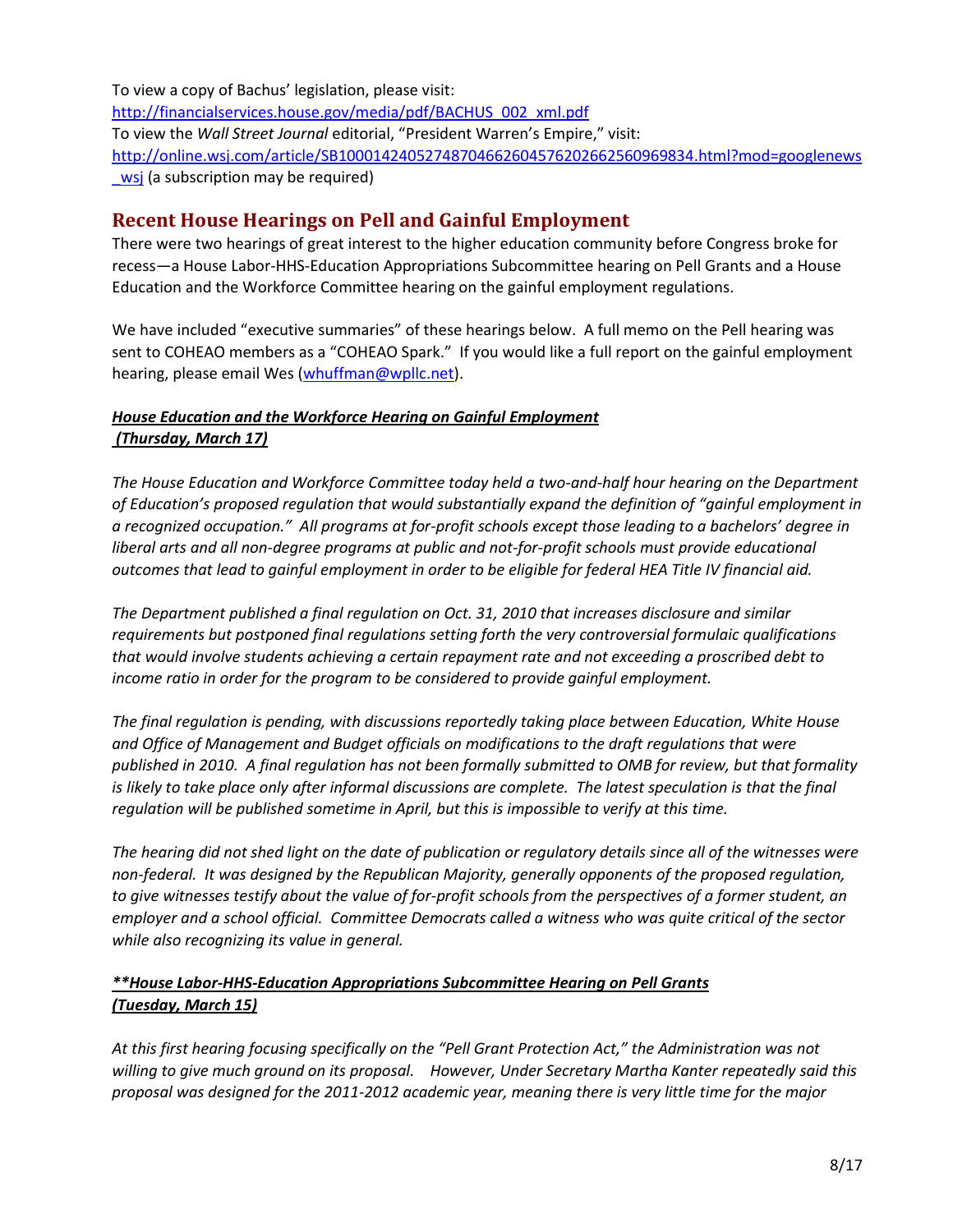*changes in authorizing language required by the proposal. It is difficult to see how this could be done before AY2011-2012, particularly considering that all of the changes to authorizing language are controversial in their own right and the authorizing committees may have their own agenda for the year (see: ESEA reauthorization and the HELP for-profit college hearings).* 

*At least publicly, the Administration is not yet willing to acknowledge the timing issue, meaning Pell funding will continue to loom over the entire ED budget throughout the debate on the remainder of FY11. Republicans will continue to push for cuts to the program and may ultimately be successful in securing a small reduction in Pell awards. However, given that the Department has already announced a tentative maximum award of \$5,550 and aid offices are entering the key stretch of "packaging season," even the most stringent of budget hawks may be concerned with the political fallout from a reduction in the award amounts already provided to students and families.*

*Turning to FY12, there seems to be little appetite for this type of bill in the authorizing committees. However, the skyrocketing costs of Pell have made the funding issue nearly an ongoing crisis and there is always the possibility for a budget reconciliation bill. There is a growing consensus that the Pell program needs to become more efficient to remain sustainable. With the Pell Grant Protection Act, the Administration has opened the door for significant changes to the mechanics of Pell Grants, and this Congress is likely to have its own ideas on how to make the program more "efficient."* 

\*\*Please note there are rumors circulating that certain aspects of the Pell Grant Protection Act may be included in the legislation to fund the government for the rest of FY2011. However, at the present time, these are only rumors and the analysis we provided in our summary of the Pell Grant hearing remains unchanged.

## **The Administration**

## <span id="page-8-0"></span>**ED Issues Additional Program Integrity Dear Colleague Letters**

The Department of Education released two dear colleague letters last week aimed at assuaging concerns with the program integrity regulations. Although the yet-to-be published (in final form) gainful employment regulations have garnered the most attention, there are four other areas of regulation that are of concern to both for-profit and not-for-profit institutions—state authorization of distance learning programs, the definition of a credit hour, misrepresentation, and incentive compensation.

An initial scan of the two dear colleague letters—one covering state authorization, misrepresentation, and incentive compensation and another addressing the definition of a credit hour—indicates the Department did answer a few of the top questions, but did not address others.

The proposed regulations, or at least certain aspects of them, have been a cause for heartburn throughout the higher education community. America's Public Sector Colleges and Universities (APSCU) sued the Department over the entire package of regulations and ACE is leading an effort to modify, or at least delay, the state authorization, credit hour, and misrepresentation regulations.

For the letter on state authorization, misrepresentation, and incentive compensation, visit: <http://www.ifap.ed.gov/dpcletters/GEN1105.html> For the letter on the definition of a credit hour, visit: <http://www.ifap.ed.gov/dpcletters/GEN1105.html>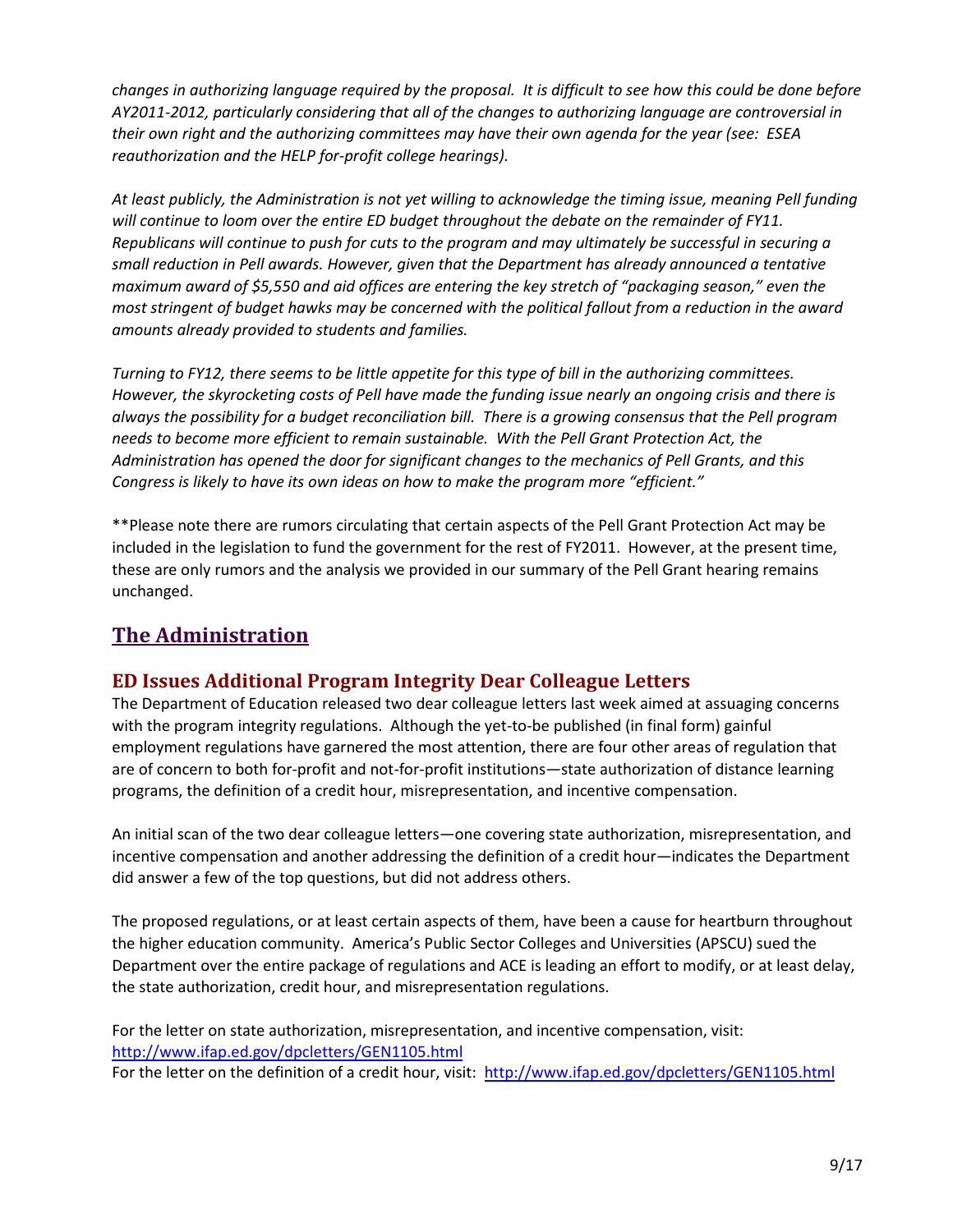### <span id="page-9-0"></span>**FTC Submits Annual FDCPA Report to Congress**

The Federal Trade Commission issued its 33rd annual report describing the agency's law enforcement and other efforts to protect consumers from "unfair, deceptive, and abusive" debt collection practices. The Fair Debt Collection Practices Act (FDCPA) prohibits these and other improper practices by third-party debt collectors and requires that the Commission submit annual reports to Congress discussing the agency's administration of the FDCPA.

The agency received 140,036 debt collection complaints in 2010, up from 119,609 complaints in 2009. The top three categories of complaints about third-party collectors were:

- calling repeatedly or continuously;
- misrepresenting the character, amount, or status of the debt (including demanding a larger payment than is permitted by law); and
- failing to send consumers a statutorily required written notice about the debt and their rights.

The report includes a disclaimer that complaints do not necessarily mean a violation of the law and ACA International, a collection trade association, identified several issues with the report. Three are listed below:

- *First, the FTC report does not factor in the dramatic consumer debt crisis that exists in America, which has been exacerbated by an economic recession over the past three years that created more consumer credit defaults than in any other time in our nation's history. The volume of consumer debt that debt collectors seek to recover has grown significantly and consumer contacts may now number in the billions. This is a significant impact that cannot be ignored.*
- *Second, the complaint data is actually comprised of both inquiries and complaints, meaning there is no regard for whether the consumer is contacting the FTC with a question or a legitimate complaint. And, the FTC has acknowledged that 'not all of the debt collection practices about which a consumer complain are law violations.'*
- *Third, the FTC does not share consumer contacts with debt collectors so they may seek to resolve legitimate complaints. When given the opportunity, debt collectors want to work with consumers to resolve complaints. According to the Better Business Bureau, debt collectors resolve 85 percent of the complaints received against them-significantly higher than other industries.*

The annual report also reviews the Commission's debt-collection law enforcement actions, consumer and industry education efforts, and research and policy initiatives. It describes a series of workshops that the FTC conducted about consumer protection concerns that arise in the arbitration and litigation of consumer debts, culminating in a report issued by the FTC in July 2010 that made recommendations for further actions. In addition, the report describes an industry-wide investigation that the Commission is conducting of the debt buying industry; a developing enforcement policy on collecting the debts of deceased persons; and an upcoming workshop on the consumer protection impacts of advancing technologies employed in debt collection.

Finally, the report notes that there will be changes in FDCPA administration under the Dodd-Frank Wall Street Reform and Consumer Protection Act, enacted last July. As of July 21, 2011, a new agency created by the Act, the Consumer Financial Protection Bureau, will have the authority to issue rules under the FDCPA governing debt collection practices. Both the FTC and the CFPB will have the power to enforce the FDCPA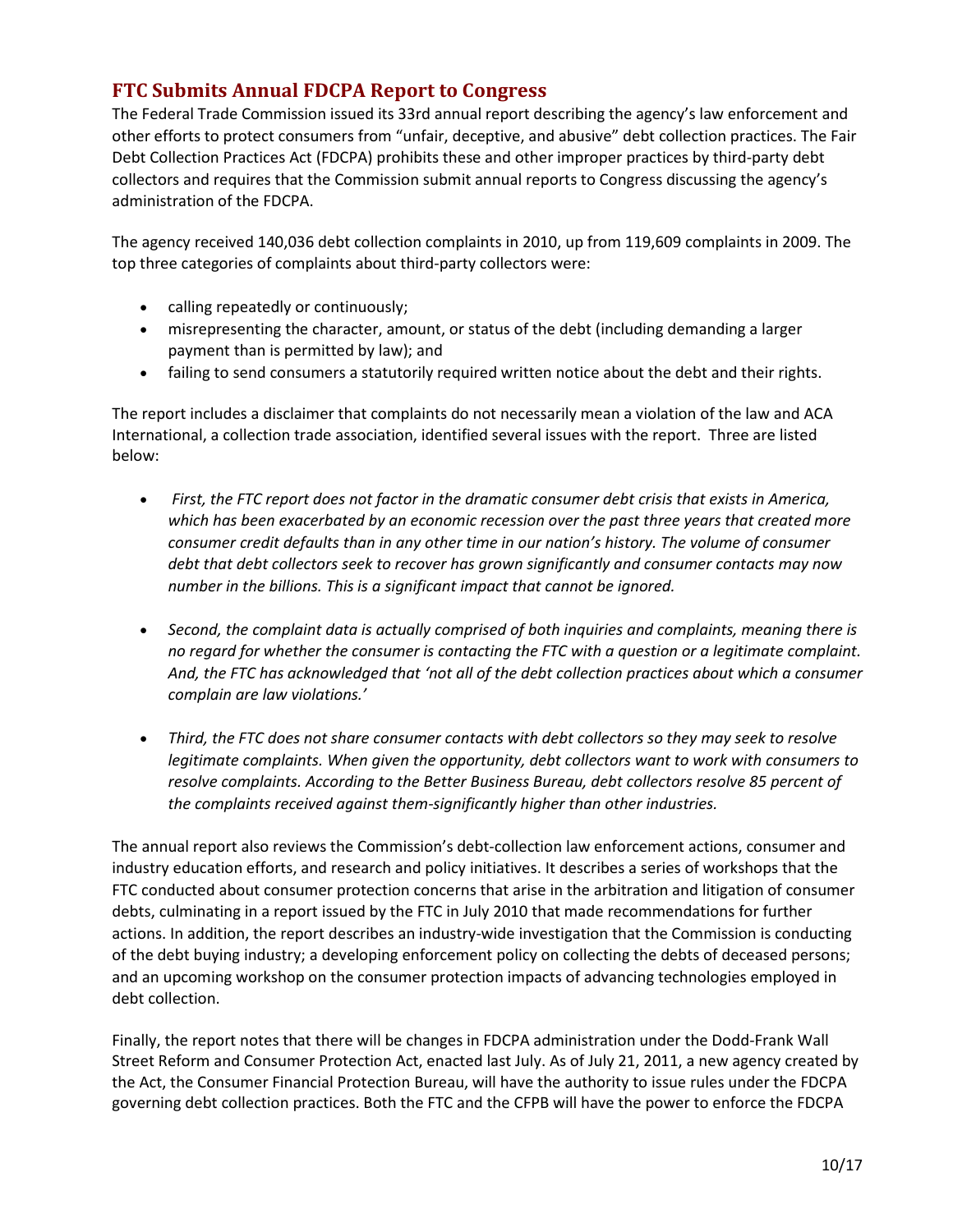and any rules issued under it. Future annual reports to Congress on the administration of the FDCPA will be prepared by the new agency.

The full report is available online: <http://www.ftc.gov/os/2011/03/110321fairdebtcollectreport.pdf> A statement from ACA International is available online: <http://www.acainternational.org/reporters.aspx?cid=18530>

### <span id="page-10-0"></span>**ED Announces FAFSA Processing Error and Remedies**

The Department of Education recently announced it had identified a correction issue in the Central Processing System (CPS) that causes Reject 1 (i.e., missing asset information on the FAFSA) to be incorrectly set in some cases. The error impacts applicants who answered "No" to the asset threshold screening question on the 2011-2012 FAFSA on the Web application and, therefore, were allowed to skip asset questions.

ED was able to correct the issue within CPS. As of March 18, 2011 the applicant's response to the asset threshold screening question on his or her FAFSA on the Web application will be brought forward on corrections. If the applicant answered "No" to the asset threshold screening question and asset information is missing on subsequent transactions, Reject 1 will be correctly suppressed.

The remaining issue is the records processed before March 18. To correct the affected 2011-2012 Institutional Student Information Record (ISIR) and Student Aid Report (SAR) transactions processed prior to March 18, 2011, records will be reprocessed in two phases:

1. The first reprocessing is planned for this weekend, with the resulting transactions delivered to schools between **March 28 and March 31, 2011**. The new, reprocessed SAR/ISIR transactions will reflect the processed results of the original correction data submitted, had it not been rejected in error for missing asset data. The existing transaction with the incorrect Reject 1 will be voided on the CPS (see the "Voided 2011-2012 CPS Transactions" section later in this message for more information).

There are approximately 4,000 records in this first reprocessing group.

2. The second reprocessing will take place April 3, 2011. The resulting transactions will be delivered to schools between **April 4 and April 7, 2011**. We will reprocess transactions that did not receive a Reject 1, but if corrected now would generate a new Reject 1 transaction. The new, reprocessed SAR/ISIR transactions will be duplicates of the current transactions, with the exception that they will now be properly flagged in the system to allow blank asset values. The existing transaction will be voided on the CPS (see the "Voided 2011-2012 CPS Transactions" section later in this message for more information).

There are approximately 250,000 records in this second reprocessing group.

A March 11 electronic announcement identifying the issue is available online: <http://ifap.ed.gov/eannouncements/031111Reject1IssueAlert.html> A March 24 electronic announcement providing further information on reprocessing is available online: <http://www.ifap.ed.gov/eannouncements/032411IssueAlertUpdateReprocessingPlanReject1.html>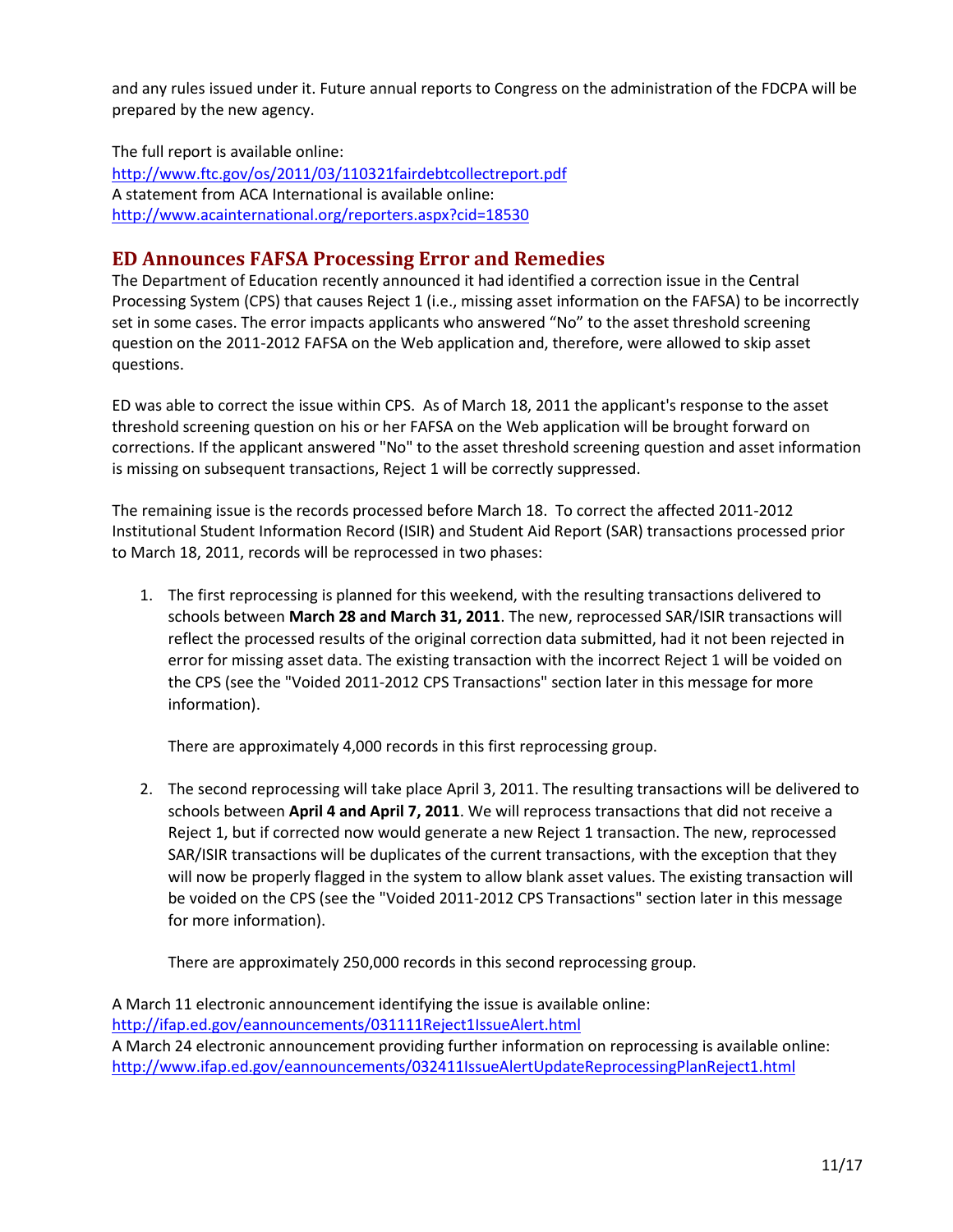## **Industry News**

### <span id="page-11-0"></span>**Report and Panel Discussion Examine Student Loan Delinquencies**

A study conducted by the Institute for Higher Education Policy (IHEP), using data provided by five of the nation's largest student loan guaranty agencies (ASA, TG, USA Funds, ECMC, and Great Lakes) examines in detail the complete repayment experiences of nearly two-thirds of all federal student loan borrowers.

The study highlights the scope of student loan borrowers who become delinquent on their loans, but who do not default, and suggests that to fully capture borrowers' struggle with repayment each month, data must look beyond just default.

IHEP identified the following key findings in the report:

- For every student loan borrower who defaults, at least two more borrowers become delinquent without default.
- Two out of five student loan borrowers are delinquent at some point in the first five years after entering repayment. This equates to 41 percent of the borrowers (712,000 borrowers and \$11.6 billion in loan activity) who faced the negative consequences of delinquency or default.
- Certain student loan borrowers—those considered more at risk than their peers—may require additional attention and information to prevent delinquency and default. For example, the rates of delinquency and default were generally much higher for borrowers who had not graduated than for those who had.
- More than a third of borrowers (37 percent) were able to repay their loans in a timely manner, while 23 percent were able to postpone repayment by using deferment or forbearance to avoid delinquency.

According to IHEP, the study "intends to help reframe the debate about student loan debt to include the causes and consequences of delinquency—before default—to improve borrowers' experiences, enhance the student loan program, save taxpayers' money, and perhaps contribute more broadly to higher education as a whole."

To mark the release of the report, the New America Foundation hosted a panel discussion on the topic In addition to the author of the report, Alisa Cunningham, the panel featured NASFAA President Justin Draeger, Deanne Loonin of the National Consumer Law Center, and Dr. Laura Perna, a professor at the University of Pennsylvania.

At the event, the panelists commended the report as a good "first step" and offered recommendations on additional action to address the problem of delinquencies. Loonin said there was an "inherent conflict of interest" in a student loan system driven by collection and questioned the role of collection agencies in dispute resolution. Draeger spoke to the lack of resources in financial aid offices and mentioned leveraging the existing expertise of former FFEL participants. Draeger also indicated that in a 100% Direct Lending regime student loans could move from a "bank-based model" for repayment and suggested federal withholding of student loan payments may be appropriate. However, before putting forward this recommendation, he did acknowledge the idea may be "coming out of left field."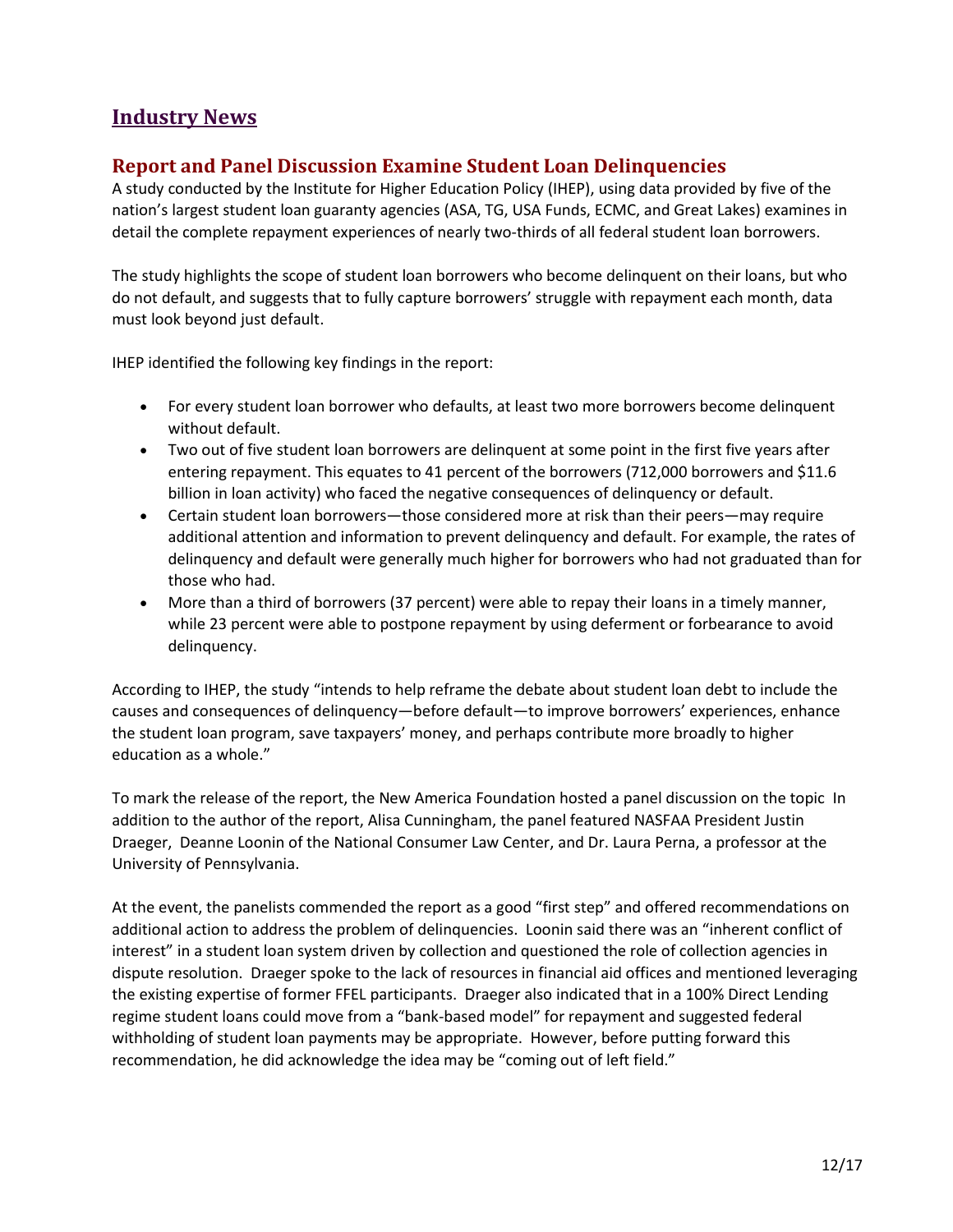The full report is available online: [http://www.ihep.org/assets/files/publications/a-f/Delinquency-](http://www.ihep.org/assets/files/publications/a-f/Delinquency-The_Untold_Story_FINAL_March_2011.pdf)The Untold Story FINAL March 2011.pdf

Additional information, including an archived webcast, on the related event is also available online: [http://newamerica.net/events/2011/student\\_loan\\_delinquency](http://newamerica.net/events/2011/student_loan_delinquency)

### <span id="page-12-0"></span>**Suggested Reading: NYT Examines Impact of Costs and Student Debt on College Selection Process, Recent Grads Immediate Plans**

We don't often suggest media articles for COHEAO members to read in the pages of *The Torch*, particularly those from the "Gray Lady," but a couple of articles in this week's "Your Money" Section of the *New York Times* may be of interest. One article, "Balancing Debt Against College Choice," reviews the decision facing an 18-year old Massachusetts high school student on his college selection. The other, "Out of College, Not on Her Own," profiles a (becoming not so) recent college graduate who is preparing to enroll in graduate school, and, as the title would indicate, still heavily reliant on her parents.

- "Balancing Debt Against College Choice" is available online: <http://www.nytimes.com/2011/03/24/your-money/24TEENS.html?ref=your-money>
- "Out of College, Not on Her Own" is available online: [http://www.nytimes.com/2011/03/24/your-money/24money-debt-and-a-college](http://www.nytimes.com/2011/03/24/your-money/24money-debt-and-a-college-graduate.html?ref=your-money)[graduate.html?ref=your-money](http://www.nytimes.com/2011/03/24/your-money/24money-debt-and-a-college-graduate.html?ref=your-money)

## **Employment Opportunities with COHEAO Members**

### <span id="page-12-1"></span>**University of Minnesota, Office of Student Finance—Principal Collections Representative**

The University of Minnesota has an opening for a Principal Collections Representative. A brief description is included below, and additional details and applications instructions are available online: [https://employment.umn.edu/applicants/jsp/shared/position/JobDetails\\_css.jsp](https://employment.umn.edu/applicants/jsp/shared/position/JobDetails_css.jsp)

*Position: Principal Collections Representative Office: Student Account Assistance, Office of Student Finance Full time, permanent position handling the collection of student receivables for the University of Minnesota Twin Cities campus.*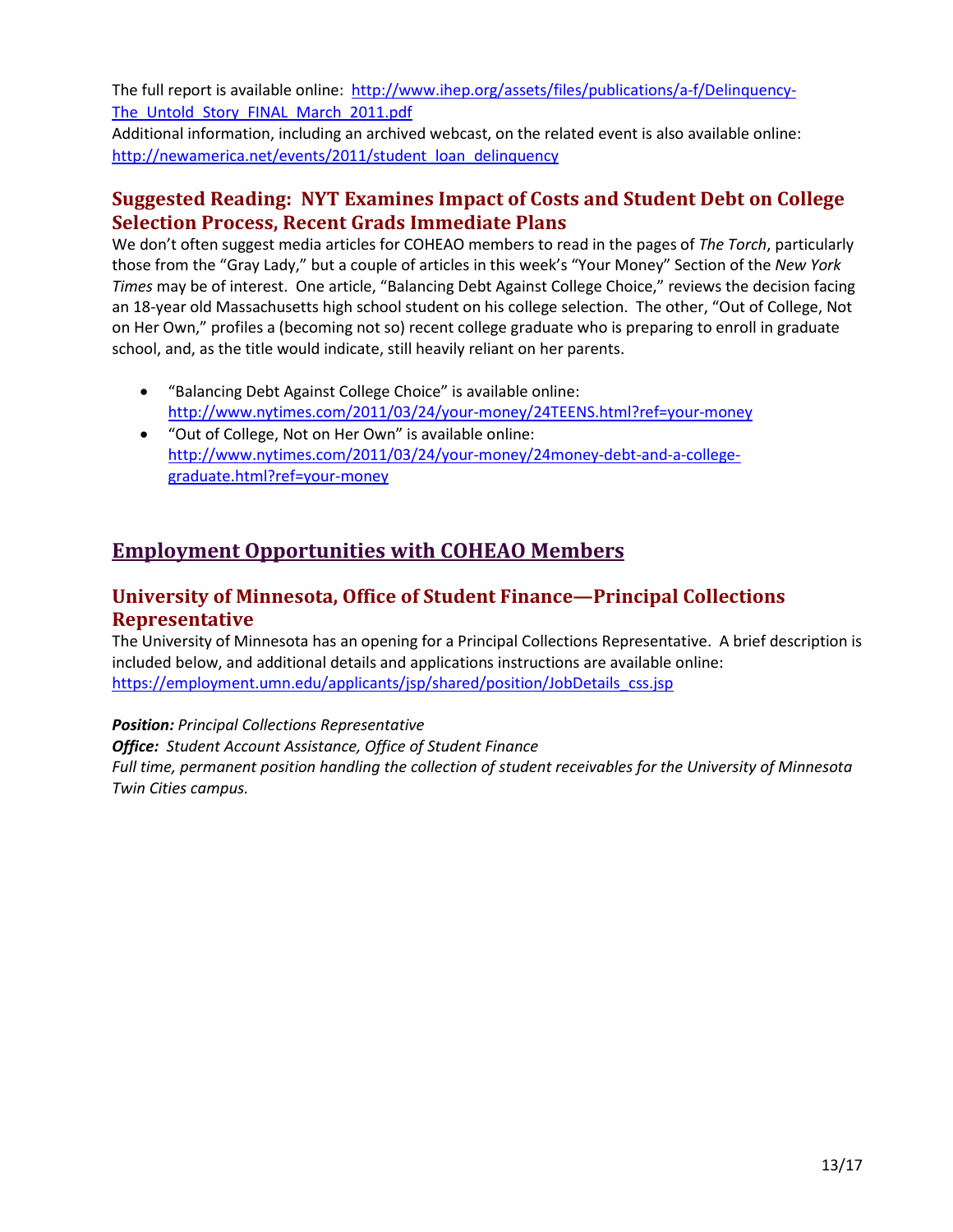## **COHEAO Board of Directors**

<span id="page-13-0"></span>*President:* Robert Perrin *President* Williams & Fudge, Inc. 775 Addison Avenue, Suite 201 Rock Hill, SC 29731 803-329-9791 x 2104 Fax: 803-329-0797 [bperrin@wfcorp.com](mailto:bperrin@wfcorp.com)

*Past President:* Alisa Abadinsky Director of Receivables, Loans, and **Collections** University of Illinois at Chicago 809 S. Marshfield Ave. M/C 557 Chicago, IL 60612 312-413-1971 Fax: 312-413-1992 [aabadins@uillinois.edu](mailto:aabadins@uillinois.edu)

*Secretary* Edgar DelosAngeles Manager, UCI Loan Services University of California—Irvine Administration Bldg. Room 101 Irvine, CA 92697-3010 949-824-4689 Fax 949-824-4688 edelosan@uci.edu

*Legislative Co-Chair, Institutional*  Jackie Ito-Woo Associate Director, Student Affairs University of California Office of the President Student Financial Support 1111 Franklin St., 9<sup>th</sup> Floor Oakland, CA 94607-5200 510-987-9544 Fax: 510-987-9546 [jackie.ito-woo@ucop.edu](mailto:jackie.ito-woo@ucop.edu)

*Commercial Member Chair* Karen Reddick Vice President Business Development National Credit Management 10845 Olive Blvd St. Louis, MO 63141 800-627-2300 [kreddick@ncmstl.com](mailto:kreddick@ncmstl.com)

*Vice President*  Maria Livolsi Director, Student Loan Service Center State University of New York 5 University Place, A310 Rensselaer, NY 12144 518-525-2628 [MLivolsi@uamail.albany.edu](mailto:MLivolsi@uamail.albany.edu)

*Treasurer:* Bob Frick **President** University Accounting Service 200 S. Executive Drive, 3rd Fl. Brookfield, WI 53005 800-340-1526 Fax: 262-784-9014 [bob.frick@ncogroup.com](mailto:bob.frick@ncogroup.com)

*Legislative Chair* Lori Hartung Vice President Todd, Bremer & Lawson 560 Herlong Avenue Post Office Box 36788 Rock Hill, South Carolina 29732-0512 800-849-6669 Fax: 803-323-5211 [lori.hartung@tbandl.com](mailto:lori.hartung@tbandl.com)

*Legislative Co-Chair, Regulatory*  Pamela Devitt Legislative Analyst, University Student Financial Services and Cashier Operations University of Illinois at Springfield 312-996-5885 Fax: 312-413-3453 [devitt@uillinois.edu](mailto:devitt@uillinois.edu)

*Financial Literacy Chair* Carl Perry Senior Vice President Progressive Financial Services 516 N Production Street (Suite 100) Aberdeen, SD 57401 800-585-4978 Fax: 800-585-4981 cperry@progressivefinancial.com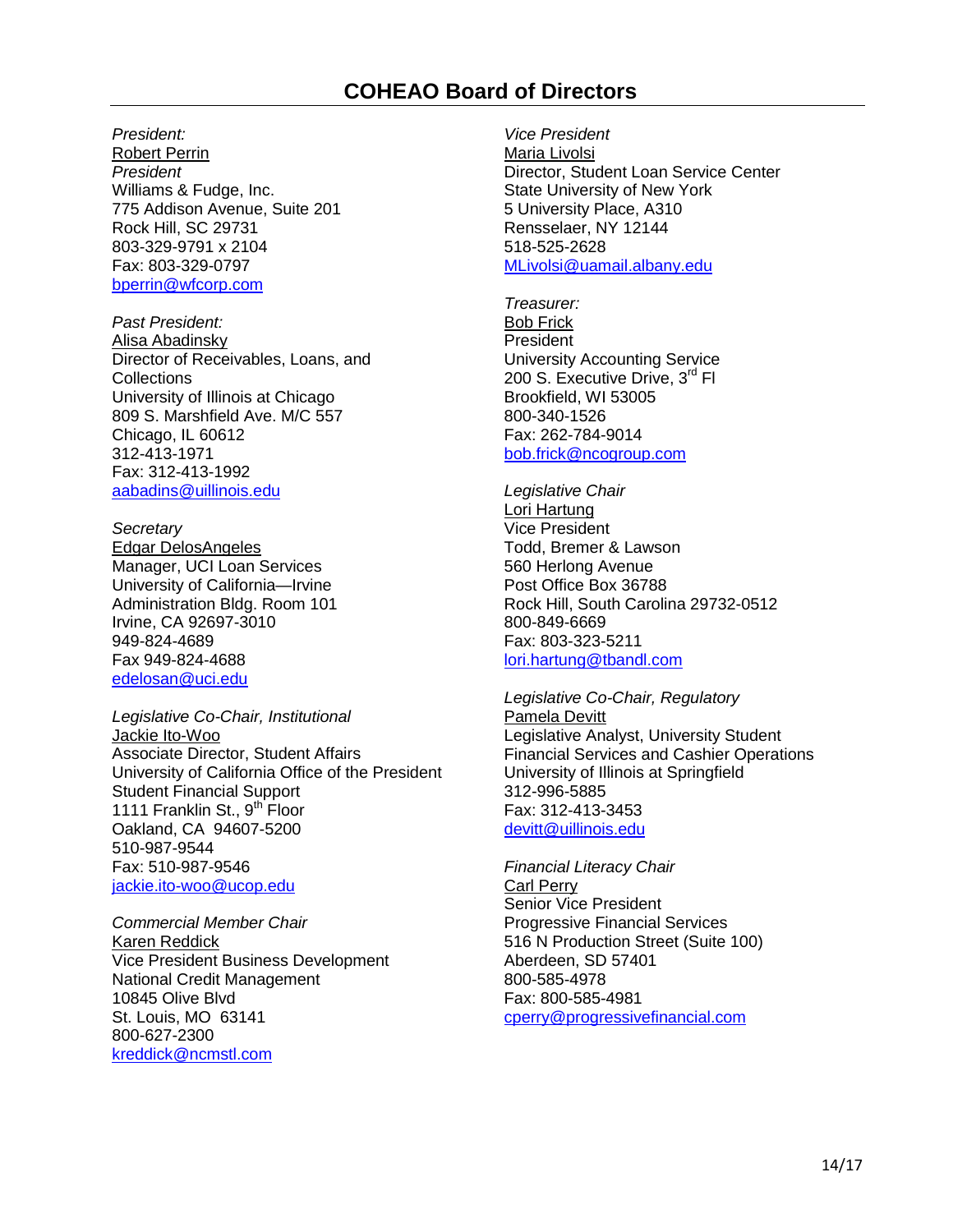#### *Internal Operations* Tom Schmidt Associate Director of Student Financial Collections & Third Party Billing University of Minnesota Student Account Assistance 211 Science Teaching & Student Services 222 Pleasant St. SE Minneapolis, MN 55455612-625-1082 Fax: 612-624-2873 [t-schm@umn.edu](mailto:t-schm@umn.edu)

*Communications Chair* Micheal Kahler Regional Vice President, Sales Windham Professionals 60 Normandy Drive Lake St. Louis, MO 63367 800-969-0059, ext. 2909 Fax: 636-625-0231 [mkahler@windhampros.com](mailto:mkahler@windhampros.com)

*Perkins Task Force Chair*  Nancy D. Paris Vice President, Financial Services Group ACS, A Xerox Company 900 Commerce Dr Ste 320 Oak Brook IL 60523 630.203.2769 FAX: 630.203.2796 [nancy.paris@acs-inc.com](mailto:nancy.paris@acs-inc.com)

*Membership Co-Chair, Institutional* Jeane Olson Bursar Northern Arizona University Gammage Building Flagstaff, AZ 86011 928-523-3122 FAX: 928-523-1126 [Jeane.olson@nau.edu](mailto:Jeane.olson@nau.edu)

*Membership Co-Chair, Commercial*  Rick Wiening Director of Business Development Regional Adjustment Bureau 7000 Goodlett Farms Parkway Memphis, TN 38016 219-937-9760 FAX: 219-937-9768 [rwiening@rabinc.com](mailto:rwiening@rabinc.com)

*Membership Development* Nida Williams Columbia University 1140 Amsterdam Ave New York, NY 10027 [nw95@columbia.edu](mailto:nw95@columbia.edu) 212.854.5103

*Member at Large* Larry Rock Director of Student Loan Repayment Concordia College 901 S.  $8^{th}$  St. Moorhead, MN 56562 218-299-3323 Fax 218-299-4357 [larock@cord.edu](mailto:larock@cord.edu) 

*Member at Large* Laurie Beets Bursar/Director of Student Loans & Debt Mamt Oklahoma State University 113 Student Union Stillwater, OK 74078 405-744-7776 Fax: 405-744-8098 [laurie.beets@okstate.edu](mailto:laurie.beets@okstate.edu)

*Member at Large* David Stocker General Counsel Account Control Technology, Inc. 6918 Owensmouth Avenue, Canoga Park, CA 91303 (800) 394-4228 Fax: (818) 936-0389 [DStocker@accountcontrol.com](mailto:DStocker@accountcontrol.com)

*Executive Director* Harrison Wadsworth **Principal** Washington Partners, LLC 1101 Vermont Ave. N.W. Suite 400 Washington, DC 20005-3521 202-289-3903 Fax 202-371-0197 [hwadsworth@wpllc.net](mailto:hwadsworth@wpllc.net)